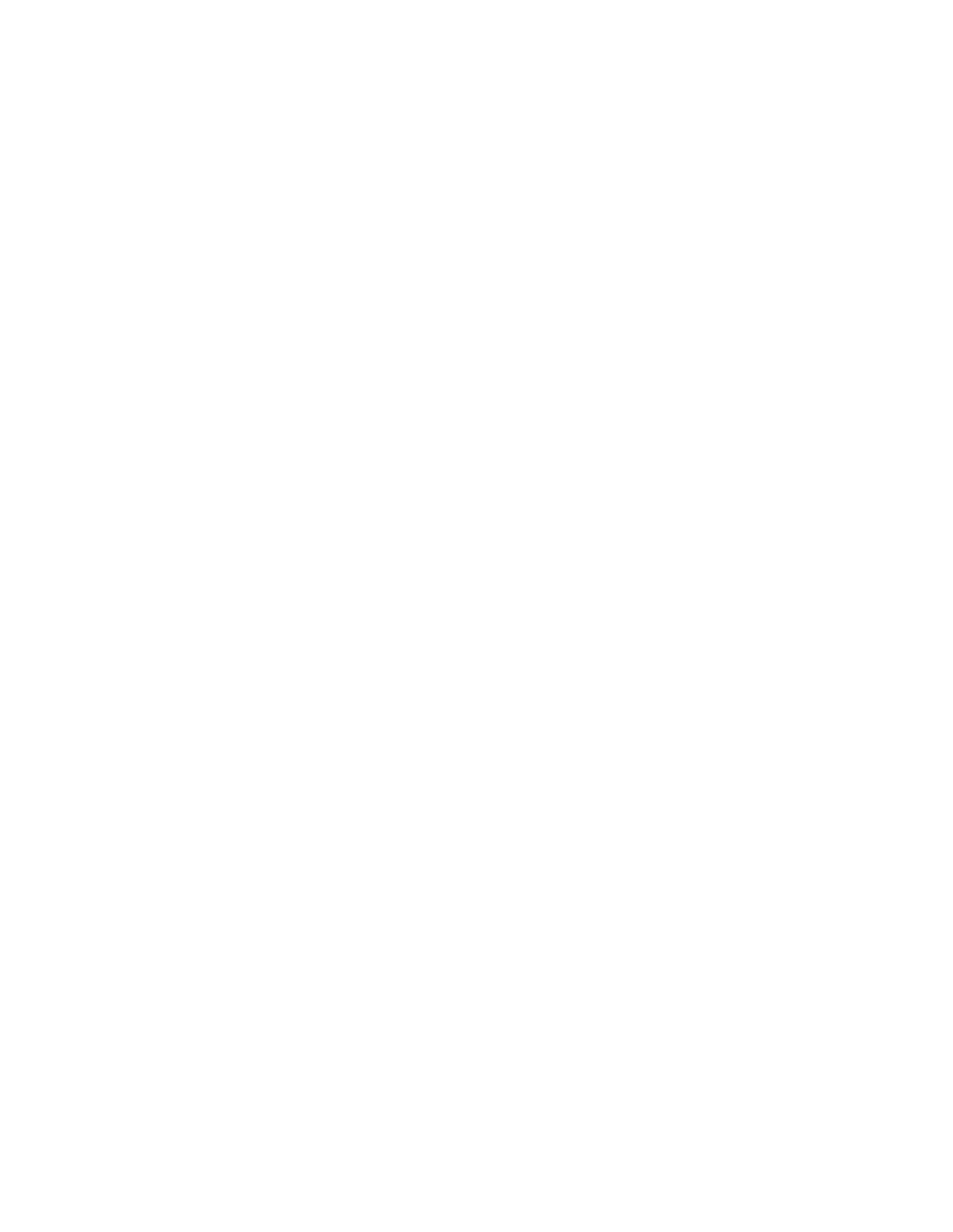#### **MINORITY REPORT**

This minority report is written in regards to the position taken at paragraph 10.95.

The deliberations of this Committee inquiry are based, with one exception, on a consensus across the political spectrum.(1) When the Committee system of the Upper House works well, as it most often does, it permits Members of all party persuasions to work through issues together in a non-public arena, and its reports provide a unique source of neutral political guidance to assist the Government of the day to deal with difficult issues.

So it is with the inquiry into the environmental health problems that have plagued Alcoa's Wagerup Refinery. This report offers many considered insights and solutions to assist the Government, Alcoa, and the communities in Yarloop, Hamel and Waroona in managing these problems. It is regrettable that the Committee has not been in a position to complete this body of work by making findings and recommendations on the central question of whether the company should now be allowed to expand significantly its production at Wagerup Refinery.

Whilst it is understandable that Committee Members felt constrained from commenting on the expansion because of the initiation of a formal assessment by the Environmental Protection Authority, this referral has precluded useful input on the matter from our Parliamentary inquiry. The Government pre-empted the Committee report by announcing that it was encouraging Alcoa to progress to formal assessment under Part IV of the *Environmental Protection Act*. This unfortunate overlapping of Parliamentary and statutory processes was encouraged by the Minister for State Development, although we made him aware at a meeting with him on  $1<sup>st</sup>$  June 2004 that the inquiry was near to completion and that our report would include, amongst other things, a section on the expansion issue. The haste of the developer and the Minister for State Development has fettered the content of the report, and shown considerable contempt for the role of the Legislative Council's committee system and the use of the public resources involved.

In fact the report provides a range of serious evidence that suggests that it would be grossly irresponsible to inflict any further stress and risk on the communities and workforce at Wagerup by allowing *any* expansion at this stage, let alone an increase of nearly double the current scale of production:

Chapter 10 has a section directly on the expansion issue at 10.86ff.

Chapter 6, (para. 6.205ff) explains that the topography and meteorology at Wagerup create unique problems with regard to the dispersal of emissions at this particular site, situated next to the Darling Scarp, which result in stack emissions lingering at ground level in certain weather conditions.

Chapter 10 (10.47-10.49) and Appendix 13 provide evidence about the significant quantities of toxic chemicals like formaldehyde (52.5 kilogram per average day) and benzene (4.7 kilogram per average day) and that are still being emitted from the refinery, and we learn from local MP John Bradshaw that serious pollution "events" continue to take place (10.60), despite the emission reductions achieved through the implementation of various expensive pollution control measures.

Chapters 7 and 8 that provide personal stories of the enormous social upheaval experienced by nearby residents who have found themselves living in the wrong place, and Chapter 4 provides a detailed account of the immediate health problems caused by the refinery. Of course no one yet knows what the long-term effects may prove to be, particularly the risk of developing cancer in the years ahead. However, evidence of a cancer cluster among employees at Alcoa's older refinery at Kwinana is under serious scrutiny at the current time.